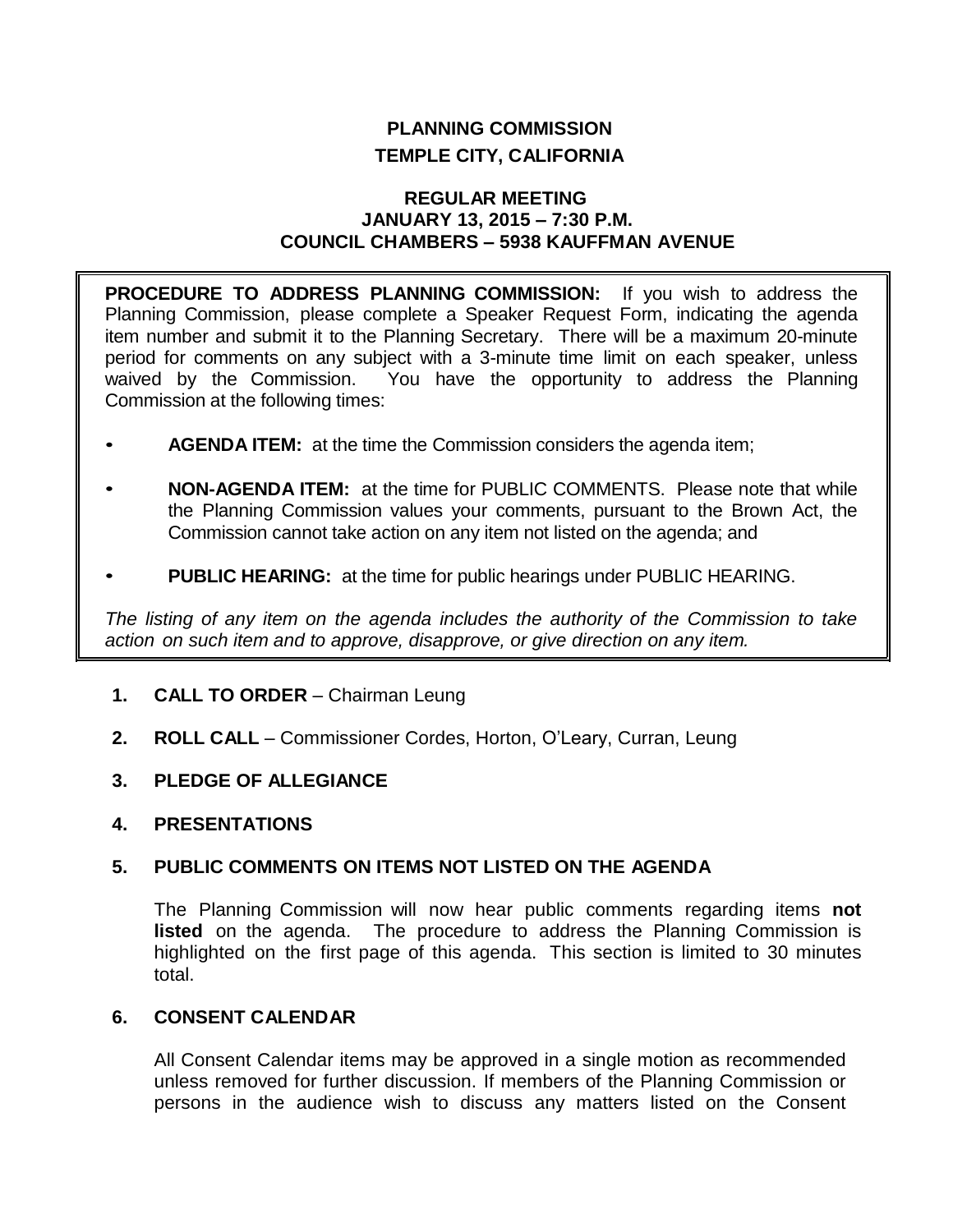Planning Commission Agenda January 13, 2015 Page 2 of 4

Calendar, please address them at this time.

Recommendation: Approve Item A per recommendations.

#### A. APPROVAL OF MINUTES

The Planning Commission is requested to review and approve:

1) Minutes of the [Planning Commission Meeting](http://ca-templecity.civicplus.com/DocumentCenter/View/2251) of December 9, 2014.

### **7. PUBLIC HEARING**

A. [A Major Site Plan Review and Tentative Parcel Map to subdivide and construct](http://ca-templecity.civicplus.com/DocumentCenter/View/2248)  [three condominium units.](http://ca-templecity.civicplus.com/DocumentCenter/View/2248)

The proposed project consists of three detached two-story condominiums with attached garages. Each of the units has a front door facing the street and the appearance of a single-family home to complement the neighborhood character. The lot is zoned R-2, Light Multiple Residential, and designated Medium Density Residential by the General Plan.

| Location:               | 9703 Garibaldi Avenue |  |
|-------------------------|-----------------------|--|
| File Number:            | 140000204             |  |
| Applicant:              | Gary Lin              |  |
| <b>Project Planner:</b> | Peter Sun             |  |
|                         |                       |  |

Recommendation:

- 1) Open the Public Hearing item;
- 2) Accept any public testimony; and
- 3) Recommend that the Planning Commission approve the project.

### B. [Conditional Use Permit for the establishment of a bridal shop in an existing 930](http://ca-templecity.civicplus.com/DocumentCenter/View/2249)  [square foot commercial space.](http://ca-templecity.civicplus.com/DocumentCenter/View/2249)

The subject site is located in the City's downtown commercial district on the north side of Las Tunas Drive between Encinita Avenue and Alessandro Avenue. The site has a land area of 16,000 square feet and has been developed into a strip mall with five units facing Las Tunas Drive and five units facing Alessandro Avenue. The total floor area on the property is 7,180 square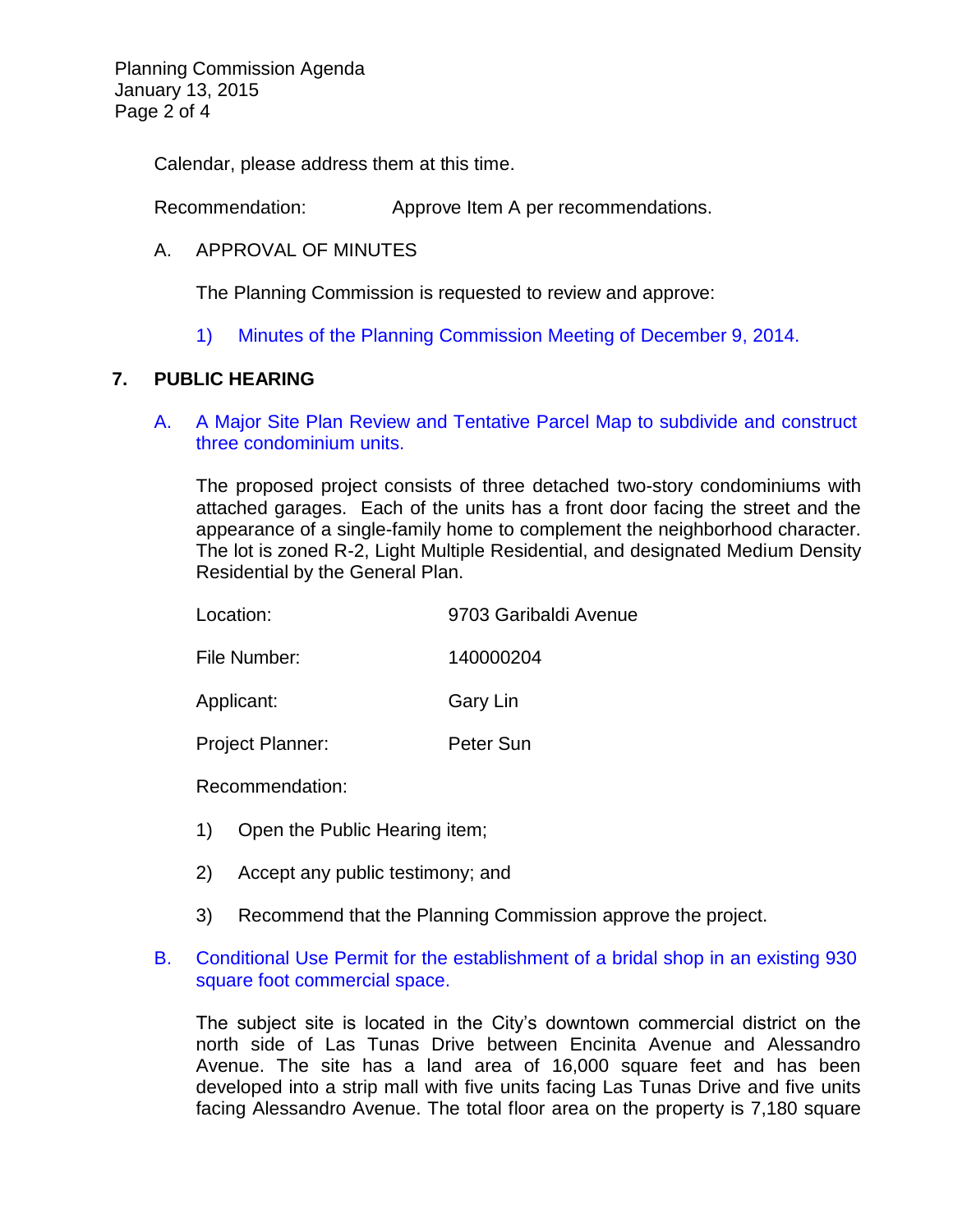feet and 19 onsite parking spaces are provided. The site is designated West Commercial District by the City's Downtown Specific by the City's General Plan.

| Location: | 9235 Las Tunas Drive |
|-----------|----------------------|
|           |                      |

File Number: 140000311

Applicant: Ping Ji

Project Planner: Hesty Liu

Recommendation:

- 1) Open the Public Hearing item;
- 2) Accept any public testimony; and
- 3) Recommend that the Planning Commission approve the project.

# **8. UNFINISHED BUSINESS**

## **9. NEW BUSINESS**

A. [Report regarding the General Plan Vision Statement and Guiding Principles.](http://ca-templecity.civicplus.com/DocumentCenter/View/2250) 

| Presentation:   | <b>Scott Reimers</b>                                                                                                               |
|-----------------|------------------------------------------------------------------------------------------------------------------------------------|
| Recommendation: | Consider and provide comment on the Vision<br>Statement and Guiding Principles approved by<br>the General Plan Advisory Committee. |

### **10. COMMUNICATIONS** – None

### **11. UPDATE FROM COMMUNITY DEVELOPMENT DIRECTOR**

### **12. COMMISSION ITEMS SEPARATE FROM THE COMMUNITY DEVELOPMENT DIRECTORS REGULAR AGENDA**

- A. COMMISSIONER CORDES
- B. COMMISSIONER HORTON
- C. COMMISSIONER O'LEARY
- D. VICE-CHAIRMAN CURRAN